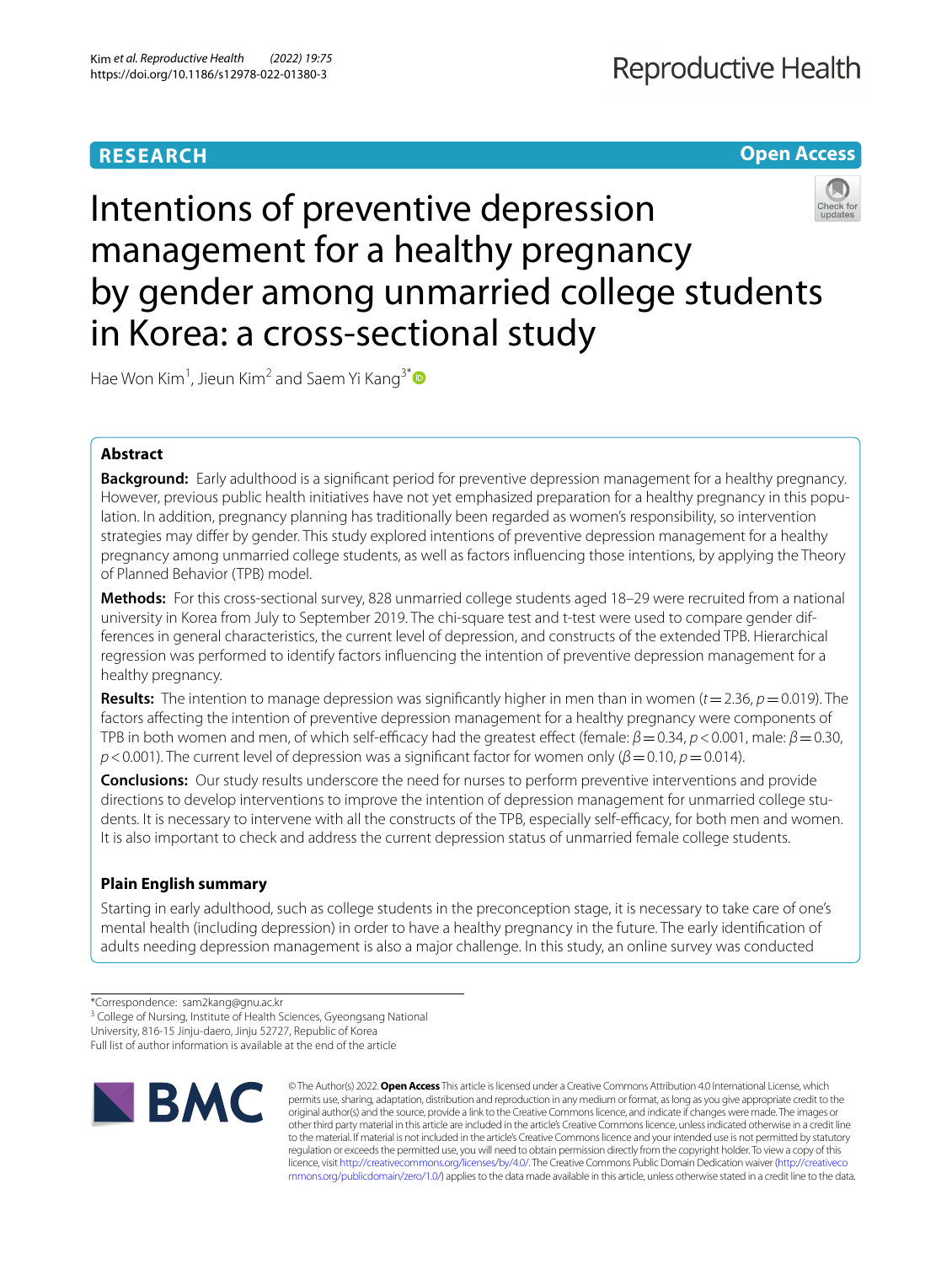to investigate levels of depression among Korean college students and their intention to manage depression for a healthy future pregnancy, as well as to identify the infuencing factors.

Convenience recruitment was conducted by e-mail at one university in Korea, and 828 male and female college students responded to the survey. An analysis of the factors afecting the intention to manage depression for a healthy future pregnancy identifed the components of the Theory of Planned Behavior as infuencing factors in both men and women. In particular, self-efficacy had the greatest influence. However, the current level of depression was only a signifcant factor among women.

These fndings could help nurses recognize diferences in gender characteristics for the intention of preventive depression management for a healthy pregnancy, and provide evidence to develop and implement the intervention. These efforts will ultimately reduce high-risk pregnancies due to poor mental health.

Keywords: Depression, Gender, Mental health, Reproductive health, Self-efficacy

# **Background**

The Centers for Disease Control and Prevention (CDC) suggest that "getting mentally healthy" should be a common component of preparation for a healthy pregnancy in the pre-pregnancy stage [\[1](#page-8-0)]. Most college students are in the preconception stage [[2\]](#page-8-1), and are particularly at risk for mood disorders because of financial difficulties such as tuition and living expenses, increased academic demands, forming new social relationships, making changes in health behavior, loss of identity, the stressful tasks of separation and individuation from their family, and the major life transition to the workforce [[3,](#page-8-2) [4](#page-8-3)]. In pregnant women, mood disorders increase the risk of premature delivery, the difficulty of breastfeeding initiation, and emotional and language development problems in children  $[4-6]$  $[4-6]$ . Having a strategy for depression prevention makes it easier to transition to depression management behavior, which can reduce college students' depression and ultimately decrease the occurrence of perinatal depression.

In addition, the preconception period has become longer with global trends for increasing age at conception, despite increasing adolescent pregnancy rates, so preventive health care is essential. South Korea has the highest mean maternal age among all Organization for Economic Co-operation and Development (OECD) countries, as well as the fastest rate of increase in maternal age [[7\]](#page-8-5), underscoring the importance of planning for a healthy pregnancy. Nonetheless, it has proven difficult to reinforce depression management behavior among college students who are not planning to become pregnant because public health has not yet placed a sufficient emphasis on preparation for a healthy pregnancy [\[2](#page-8-1)]. This study attempted to take a preventive perspective regarding approaches to managing depression related to pregnancy.

According to the expanding Theory of Planned Behavior (TPB), intention strongly predicts actual behavior [[8\]](#page-8-6), and previous research confrmed that the intention of preparing healthy pregnancy in college students predicted the corresponding behavior [\[9](#page-8-7)]; therefore, a priority is to identify the factors afecting intention, such as attitudes, subjective norms, perceived behavioral control, and self-efficacy  $[8, 10, 11]$  $[8, 10, 11]$  $[8, 10, 11]$  $[8, 10, 11]$  $[8, 10, 11]$  $[8, 10, 11]$ . In a previous study, the TPB model predicted the management of depression during and after pregnancy  $[12]$  $[12]$  $[12]$ , and it could be used as a useful framework for predicting and explaining mental health behavior before pregnancy [\[13\]](#page-9-2).

In addition to the components of the TPB, several studies have found that more severe depression afects the intention to manage depression  $[14–16]$  $[14–16]$ . Unlike previous related studies, this study was conducted with a focus on intentions for a healthy pregnancy. It is necessary to identify the current level of depression in college students with this new focus, including assessments of those who do not have depression; therefore, these results are expected to serve as the basis for planning programs to improve the intention of preventive depression management for a healthy pregnancy.

Recent studies have recommended prompt prevention and management of depression [\[17,](#page-9-5) [18](#page-9-6)]. However, most previous studies have emphasized interventions during or after pregnancy; even though there some studies have investigated the pre-pregnancy stage, preventive interventions for college students or adolescents have not yet been fully clarified  $[19]$  $[19]$ . These rapid interventions to prevent depression can have positive efects on a variety of health outcomes [\[3](#page-8-2)–[6\]](#page-8-4). However, if the goal of it is set as a specifc health outcome, the efect can be more pronounced. To the best of our knowledge, few studies have developed depression policies and interventions for reproductive health purposes. Therefore, as a basic investigation to confrm this, it is very novelty to identify depression prevention management intentions and related factors for college students who can promptly engage in interventions, and it will be helpful for future policy development based on the results of this study. Another weakness of existing studies is that most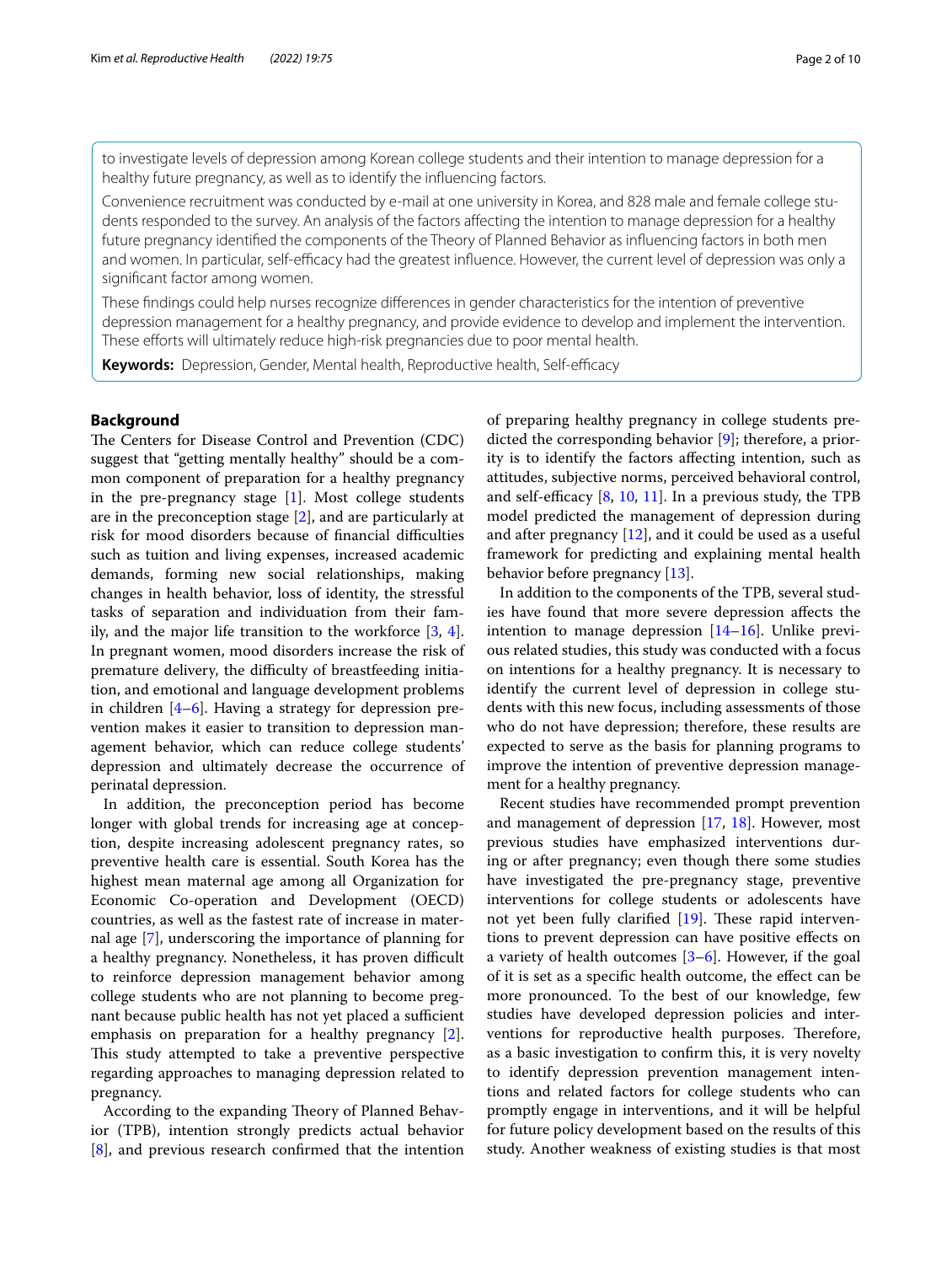subjects of studies related to depression management for a healthy pregnancy were women [[20\]](#page-9-8). Depression may be expressed diferently in men and women according to their gender roles, and diferences have been found in coping with depression (specifcally, seeking counseling behavior) between men and women [[3\]](#page-8-2). Traditionally, healthy pregnancy planning is often regarded as the domain and responsibility of women [[21,](#page-9-9) [22\]](#page-9-10). Even recently, it has been found that young men's perceptions related to their preparation for pregnancy are still low [[23\]](#page-9-11). Some studies have reported that male participation in preconception care improved maternal and newborn health [\[24](#page-9-12)]. Nonetheless, it is groundbreaking to investigate factors afecting the intention of preventive depression management for a healthy pregnancy among both women and men and to identify gender differences. This efort can contribute to health promotion for the next generation.

It is essential to take an approach that incorporates preventive and gender perspectives when preparing for a healthy pregnancy. This study aimed to determine the intention of preventive depression management focused on a healthy pregnancy among unmarried college students, as well as the factors infuencing that intention, by applying the TPB model.

# **Methods and materials**

## **Study design**

This study had a cross-sectional descriptive design to explore the intentions of preventive depression management for a healthy pregnancy among unmarried college students who were not pregnant, as well as factors infuencing those intentions, by applying the TPB model. In particular, this study was conducted to compare infuencing factors by gender.

# **Participants**

A convenience sample was recruited. The potential participants were required to meet the following criteria: (a) age between 18 and 30 years; (b) college students; and (c) unmarried. Participants were excluded if they were: (a) currently preparing for pregnancy or (b) planning to become pregnant in the near future. These exclusion criteria were applied because this study aimed to determine the intention rather than the current behavior. In addition, since the average age at frst marriage in Korea is over 30  $[25]$  $[25]$ , only those in their 20 s were recruited. The study participants were recruited from 21,279 students who were enrolled in the university, agreed to the informed consent form and responded to the online questionnaire. As a result, 862 people participated. Responses where demographic characteristics were not entered or responses were incomplete were excluded. The final sample for analysis consisted of 822 students (476 women and 346 men).

## **Data collection**

Data collection took place from July 20, 2019, to September 16, 2019. We delivered the online questionnaires to college students via an e-mail address registered at their school. The questionnaire took approximately 15–20 min to complete. At the end of the survey, the participants were provided a small gift (US \$3) as compensation.

# **Measures**

## *General characteristics*

Participants stated their age in years, gender, economic status (lower middle/upper middle), whether they had smoked in the previous month (yes/no), whether they had drunk alcohol in the previous month (yes/no), whether they had thought about suicide (yes/no), and whether they had sexual experience (yes/no). If they had sexual experience, participants were asked additional questions about how often they used contraception (never/sometimes/often/always) and whether they (or, in the case of men, their partners) had experienced pregnancy (yes/no). They also indicated whether they agreed that depression management during the preconception period is important for healthy pregnancy outcomes (strongly disagree/ disagree/agree/strongly agree).

## *Depression scales*

Depression was assessed using the Korean version of the Patient Health Questionnaire-9 (PHQ-9), a diagnostic measurement for depression with demonstrated validity for Korean college students  $[26]$  $[26]$ . The PHQ-9 comprises nine questions, each of which is answered on a 4-point scale ranging from 0 (not at all) to 3 (nearly daily) depending on the level of concern caused by symptoms of depression in the last 2 weeks. In addition, the 10th question rates the difficulty of daily life, although it is not included in the score. The total score ranges from 0 to 27, with higher scores indicating a greater level of depression. PHQ-9 scores of 0–4 are classifed as normal, 5–9 as mild, 10–19 as moderate, and 20–27 as severe depression.

# *Constructs of the extended TPB*

The extended TPB variables were measured with a newly developed TPB questionnaire, which was based upon guidelines for the construction of TPB questionnaires  $[27]$  $[27]$ , with the addition of items to measure self-efficacy. This tool was developed to measure perceptions of depression management for a healthy pregnancy among unmarried college students. The extended TPB questionnaire contains fve subscales assessing participants'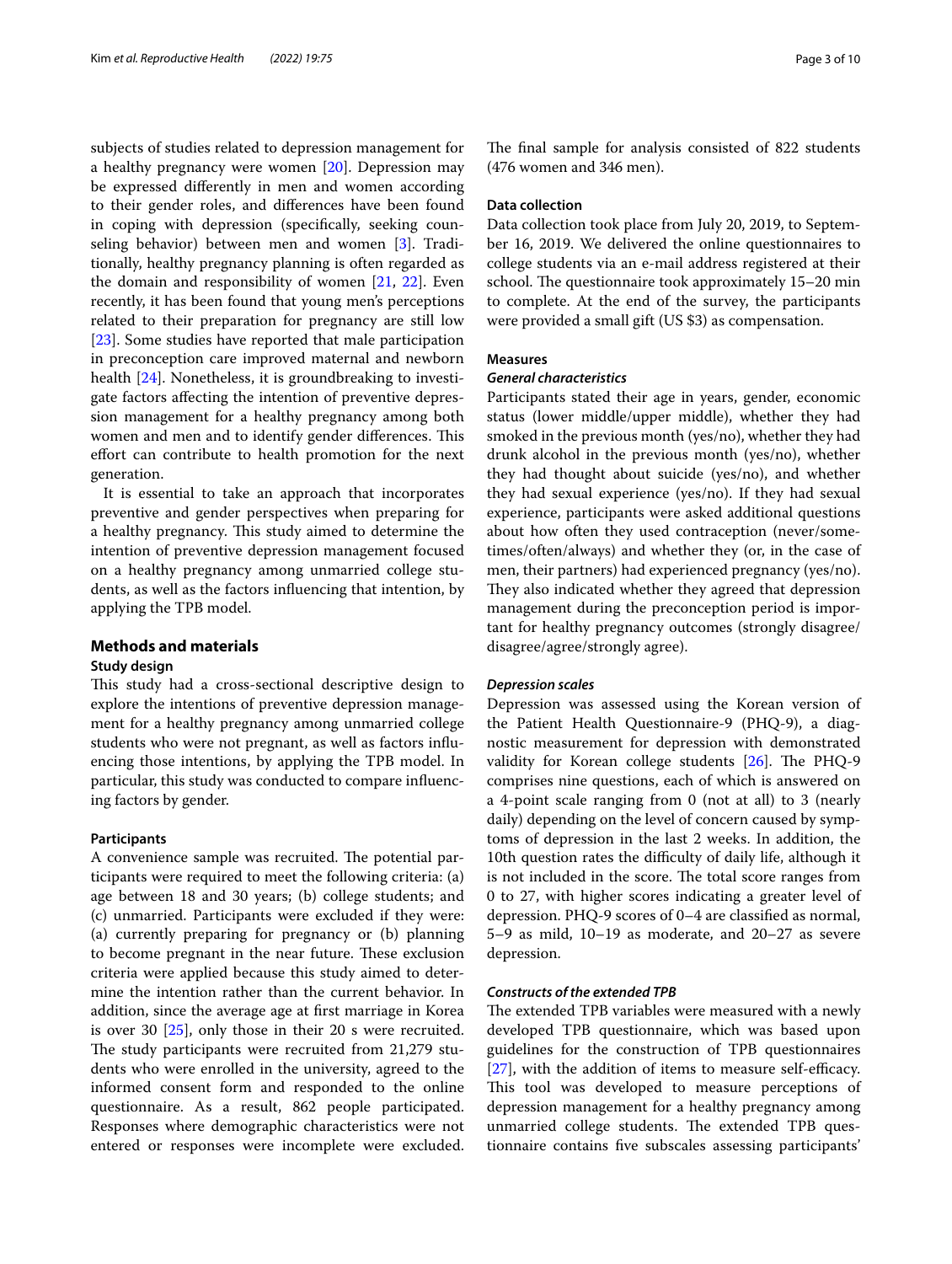attitudes (4 items), subjective norms (4 items), perceived behavioral control (4 items), intention (6 items), and self-efficacy (5 items). Participants were asked to indicate their level of agreement with each question on a 5-point scale ranging from 1 (strongly disagree) to 5 (strongly agree). Attitude scores ranged from 4 to 20, and higher scores represented a more positive attitude towards preventive depression management for a healthy pregnancy. Subjective norm scores ranged from 4 to 20, and higher scores indicated more pressure from people around them. Scores for perceived behavioral control ranged from 4 to 20, and higher scores were interpreted as indicating the perception of having control over one's own behavior. Intention scores ranged from 6 to 30, and higher scores indicated a higher intention of managing depression. For self-efficacy, the questions used a 4-point scale ranging from 1 (strongly disagree) to 4 (strongly agree), and higher scores indicated higher levels of selfefficacy. The 4-point scale was used because it prevented misuse of the midpoint [\[28](#page-9-16)]. For all questions, explanations are given that assume a situation where you are planning a future or present pregnancy.

## **Ethical considerations**

The questionnaire consisted of two main parts, and this survey was the second part of a larger project, the frst study from which has already been published  $[29]$ . The goals of the larger project were to examine gender differences in the awareness of pregnancy and birth among college students. The project was approved by the Ethics Committee of Seoul National University. Prior to data collection, all participants were required to read the explanatory statement, which informed them that participation was completely voluntary, they could withdraw at any time, and completion of the questionnaire was considered to imply informed consent. Although the recruitment of research participants was conducted at the university where the researcher was working, there was no disadvantage to the research participants because they were anonymous.

## **Data analysis**

Data were analyzed using SPSS version 25 (IBM Corp., Armonk, NY, USA). Descriptive statistics (mean, standard deviation) were used to describe the general characteristics of the respondents. The chi-square test and t-test were used to compare gender diferences in general characteristics, the current level of depression, and the constructs of the extended TPB. Hierarchical regression was performed to determine the factors infuencing the intention of preventive depression management for a healthy pregnancy. Tests with a p-value less than 0.05 were considered statistically signifcant.

## **Validity and reliability**

This paper followed the STROBE guidelines (available at [https://www.equator-network.org/reporting-guide](https://www.equator-network.org/reporting-guidelines/strobe/) [lines/strobe/](https://www.equator-network.org/reporting-guidelines/strobe/)). All the researchers had received training in ethical principles for research. To minimize the threats of self-reported bias, data confdentiality and anonymity were guaranteed.

The depression questions used in this research were Korean-language versions, most of which had been tested in Koreans. For use in this study, after obtaining permission from the author, we obtained the original tools. The reliability of the Korean version of the PHQ-9 in the previous study  $[26]$  $[26]$  was confirmed by a Cronbach's α value of 0.83, and the Cronbach's  $\alpha$  in the present study was 0.85.

The extended TPB variables were measured with a newly developed TPB questionnaire, which was based upon guidelines for the construction of TPB questionnaires [\[27](#page-9-15)], with the addition of items to measure selfefficacy. This tool was developed to measure perceptions of depression management for a healthy pregnancy among unmarried college students. A group of experts was selected to measure the content validity index (CVI). Each question was measured using a 4-point Likert scale, with responses from 'not at all reasonable' (1 point) to 'very reasonable' (4 points); the average score of each item was 3.4 points, yielding an average CVI for scale of 1.00. The reliability was confirmed by Cronbach's  $\alpha$  values of 0.66 (for attitudes), 0.78 (for subjective norms), 0.61 (for perceived behavioral control), 0.84 (for intention), and 0.74 (for self-efficacy), respectively. The total Cronbach's α was 0.86.

# **Results**

# **General characteristics of participants**

A total of 822 students answered the questionnaire, of whom 476 were women and 346 were men. Table [1](#page-4-0) compares general characteristics between genders. The mean age was 23.62 years  $(SD=2.35)$  for men and 22.65 years  $(SD=1.94)$  for women. The general characteristics that showed a statistically signifcant diference according to gender were age (t=6.33, *p*<0.001).

## **Current level of depression among participants**

Table [2](#page-5-0) shows comparisons of current levels of depression by gender. There was no significant difference in total depression scores between men and women. In the subscales, women had a higher score for feeling down, depressed, or hopeless  $(t=-2.86, p=0.004)$ , poor appetite or overeating  $(t=-3.52, p<0.001)$ , and difficulty taking care of things at home, or getting along with other people (t=−2.46,  $p=0.014$ ) than men. In contrast, men had a higher score for moving or speaking so slowly ( $t=2.10$ ,  $p=0.036$ ) than women. A slight majority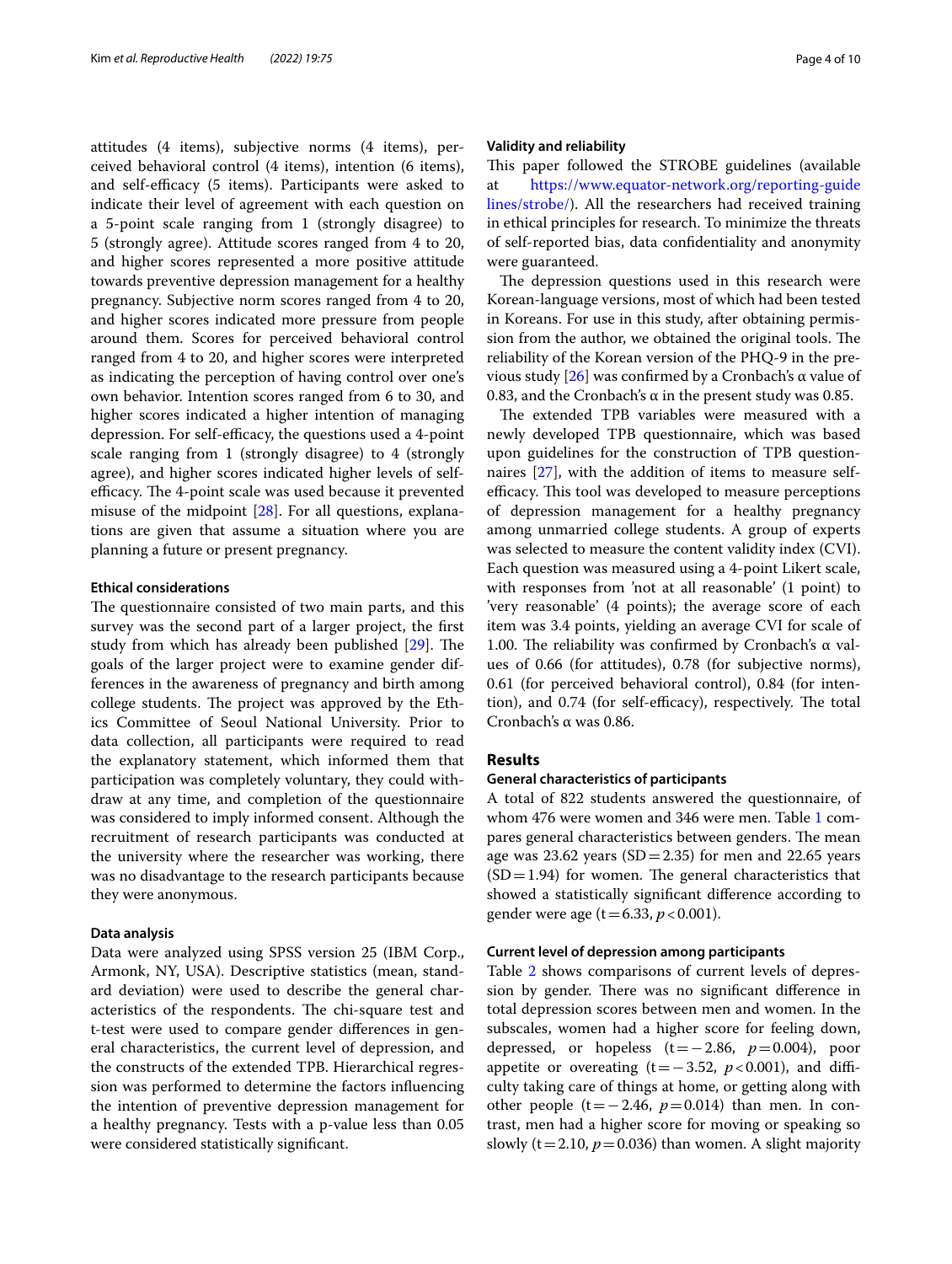# <span id="page-4-0"></span>**Table 1** General characteristics (N=822)

| <b>Characteristics</b>                                                                                      | <b>Categories</b>    | Total                   | Women                   | Men<br>$(n=476)$ $(n=346)$ | 95% CI |             | $\chi^2$ or t (p)            |
|-------------------------------------------------------------------------------------------------------------|----------------------|-------------------------|-------------------------|----------------------------|--------|-------------|------------------------------|
|                                                                                                             |                      |                         | Mean $(SD)$ or n $(\%)$ |                            |        | Lower Upper |                              |
| Age (years)                                                                                                 |                      | 23.06<br>(2.17)         | 22.65<br>(1.94)         | 23.62<br>(2.35)            | 0.67   | 1.28        | 6.33<br>(< 0.001)            |
|                                                                                                             | 18-24 years          | 613<br>(74.6)           | 397<br>(83.4)           | 216<br>(62.4)              |        |             |                              |
|                                                                                                             | 25-29 years          | 209<br>(25.4)           | 79<br>(16.6)            | 130<br>(37.6)              |        |             |                              |
| Economic status                                                                                             | Lower middle         | 590<br>(71.8)           | 333<br>(70.0)           | 257<br>(74.3)              |        |             | 1.84<br>(0.174)              |
|                                                                                                             | Upper middle         | 232<br>(28.2)           | 143<br>(30.0)           | 89<br>(25.7)               |        |             |                              |
| Smoking                                                                                                     | Yes                  | 89<br>(10.8)            | 36<br>(7.6)             | 53<br>(15.3)               |        |             | 12.48<br>(< 0.001)           |
| Alcohol drinking                                                                                            | Yes                  | 641<br>(78.0)           | 349<br>(73.3)           | 292<br>(84.4)              |        |             | 14.31<br>(< 0.001)           |
| Have had thoughts about suicide                                                                             | Yes                  | 209<br>(25.4)           | 140<br>(29.4)           | 69<br>(19.9)               |        |             | 9.48<br>(0.002)              |
| Sexual experience                                                                                           | Yes                  | 452<br>(55.0)           | 226<br>(47.5)           | 226<br>(65.3)              |        |             | 25.76<br>(< 0.001)           |
| Contraception use<br>$(n=452)$                                                                              | Never                | 13<br>(2.9)             | 10<br>(4.4)             | 3<br>(1.3)                 |        |             | 5.99<br>(0.112)              |
|                                                                                                             | Sometimes            | 25<br>(5.5)             | 14<br>(6.2)             | 11<br>(4.9)                |        |             |                              |
|                                                                                                             | Often                | 127<br>(28.1)           | 56<br>(24.8)            | 71<br>(31.6)               |        |             |                              |
|                                                                                                             | Always               | 287<br>(63.5)           | 146<br>(64.6)           | 141<br>(62.4)              |        |             |                              |
| My (or, in the case of men, their partners) pregnancy experience<br>$(n=452)$                               | Yes                  | 5<br>(1.1)              | 4<br>(1.8)              | $\mathbf{1}$<br>(0.4)      |        |             | 1.82 <sup>a</sup><br>(0.372) |
| The importance of depression management during the preconcep-<br>tion period for healthy pregnancy outcomes | Not at all important | $\overline{2}$<br>(0.2) | 1<br>(0.2)              | 1<br>(0.3)                 |        |             | $1.49^{a}$<br>(0.685)        |
|                                                                                                             | Slightly important   | 16<br>(1.9)             | 7<br>(1.5)              | 9<br>(2.6)                 |        |             |                              |
|                                                                                                             | Important            | 342<br>(41.6)           | 197<br>(41.4)           | 145<br>(41.9)              |        |             |                              |
|                                                                                                             | Very important       | 462<br>(56.2)           | 271<br>(56.9)           | 191<br>(55.2)              |        |             |                              |

a Fisher's exact test*; SD* standard deviation; *CI* confdence interval

 $(n=429, 52.2%)$  of participants were classified as not having depression, while 280 (34.1%) had mild depression, 104 (12.7%) had moderate depression, and 9 (1.1%) had severe depression.

# **Extended TPB variables related to preventive depression management for a healthy pregnancy**

Comparisons of the TPB variables related to depression management for a healthy pregnancy according to gender are shown in Table [3.](#page-5-1) Male students had higher scores for subjective norms ( $t=4.25$ ,  $p < 0.001$ ), perceived behavioral control ( $t=8.40$ ,  $p<0.001$ ), and intention ( $t=2.36$ ,  $p=0.019$ ) than female students.

# **Factors infuencing the intention of preventive depression management for a healthy pregnancy**

The hierarchical regression model for the intention of preventive depression management for a healthy pregnancy is presented in Table [4.](#page-6-0) In step 1, general characteristics that had gender diferences, as shown in Table  $1$ , were entered. The general characteristics with a signifcant infuence on the intention of preventive depression management for a healthy pregnancy in men were drinking alcohol ( $\beta$ =−0.13, *p*=0.011) and the importance of depression management during the preconception period for healthy pregnancy outcomes ( $β = 0.40$ ,  $p < 0.001$ ). In step 2, attitudes,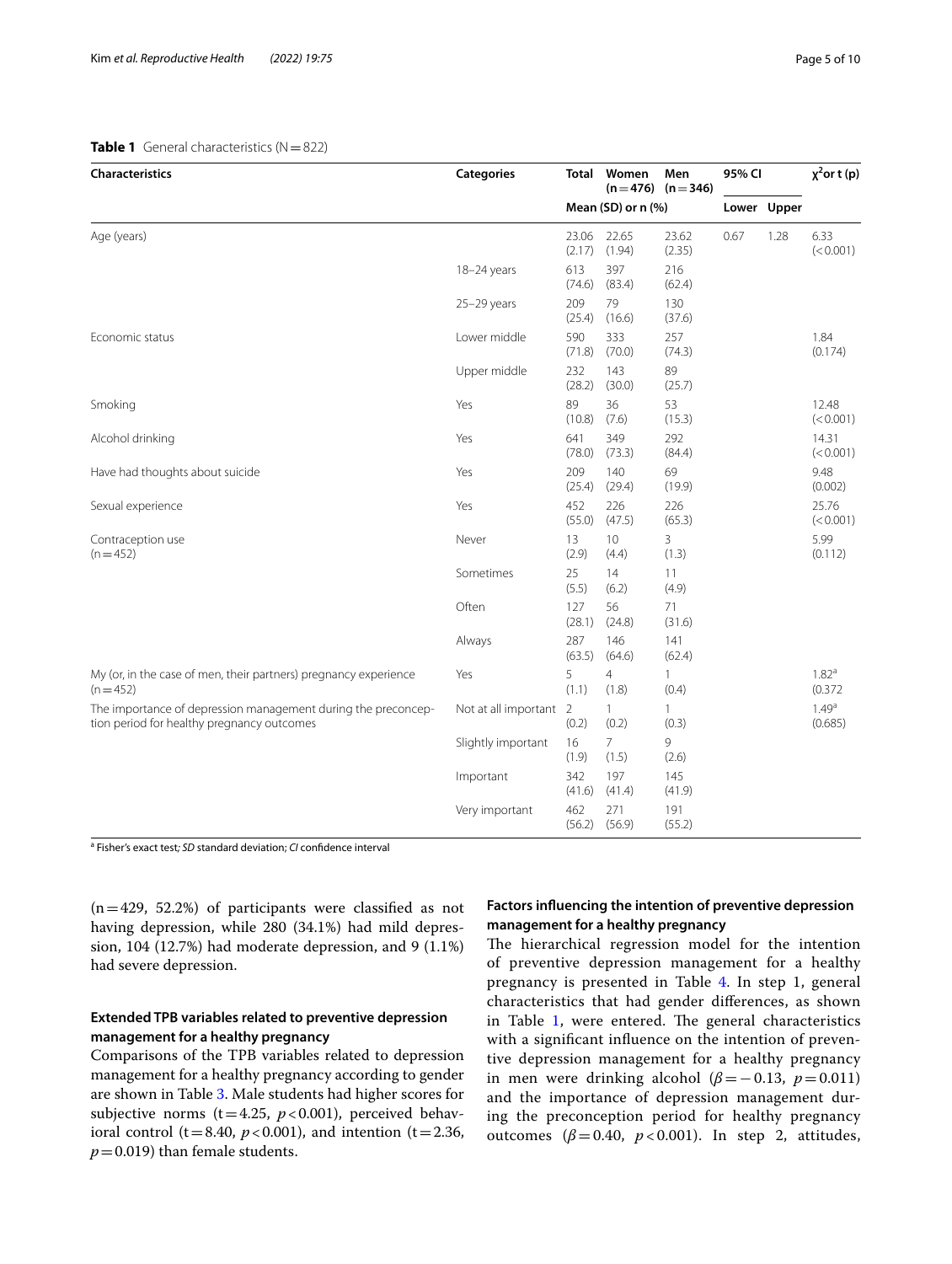# <span id="page-5-0"></span>**Table 2** Comparisons of current level of depression by gender (N=822)

| PHQ-9<br>Over the last 2 weeks, how often have you been bothered by any of the                                                                                                                                               |                      | Women<br>$(n=476)$                             | Men<br>$(n=346)$                  | 95% CI |             | $x^2$ or t (p)    |
|------------------------------------------------------------------------------------------------------------------------------------------------------------------------------------------------------------------------------|----------------------|------------------------------------------------|-----------------------------------|--------|-------------|-------------------|
| following problems?                                                                                                                                                                                                          | Mean (SD) or $n$ (%) |                                                |                                   |        | Lower Upper |                   |
| (not at all, 0; nearly every day, 3)                                                                                                                                                                                         |                      |                                                |                                   |        |             |                   |
| 1. Little interest or pleasure in doing things                                                                                                                                                                               | 0.72(0.76)           |                                                | $0.74(0.76)$ $0.69(0.76)$ $-0.15$ |        | 0.06        | $-0.82(0.414)$    |
| 2. Feeling down, depressed, or hopeless                                                                                                                                                                                      | 0.72(0.72)           |                                                | $0.78(0.71)$ $0.63(0.72)$ $-0.24$ |        | $-0.05$     | $-2.86(0.004)$    |
| 3. Trouble falling or staying asleep, or sleeping too much                                                                                                                                                                   | 0.89(0.88)           | 0.91(0.90)                                     | $0.86(0.87) -0.17$                |        | 0.07        | $-0.77(0.439)$    |
| 4. Feeling tired or having little energy                                                                                                                                                                                     | 1.01(0.83)           | 1.03(0.82)                                     | $0.99(0.85) -0.16$                |        | 0.07        | $-0.75(0.455)$    |
| 5. Poor appetite or overeating                                                                                                                                                                                               | 0.70(0.81)           |                                                | $0.78(0.83)$ $0.58(0.77)$ $-0.31$ |        | $-0.09$     | $-3.52$ (< 0.001) |
| 6. Feeling bad about yourself-or that you are a failure or have let yourself or<br>your family down                                                                                                                          |                      | $0.50(0.78)$ $0.54(0.80)$ $0.45(0.76)$ $-0.20$ |                                   |        | 0.02        | $-1.65(0.100)$    |
| 7. Trouble concentrating on things, such as reading the newspaper or watching<br>television                                                                                                                                  |                      | $0.37(0.66)$ $0.40(0.70)$ $0.34(0.60)$ $-0.15$ |                                   |        | 0.03        | $-1.23(0.220)$    |
| 8. Moving or speaking so slowly that other people could have noticed? Or the<br>opposite—being so fidgety or restless that you have been moving around a lot<br>more than usual                                              |                      | $0.15(0.47)$ $0.12(0.43)$ $0.19(0.52)$         |                                   | 0.00   | 0.14        | 2.10(0.036)       |
| 9. Thoughts that you would be better off dead or of hurting yourself in some<br>way                                                                                                                                          |                      | $0.14(0.42)$ $0.13(0.41)$ $0.15(0.43)$ $-0.03$ |                                   |        | 0.09        | 0.92(0.359)       |
| Total score                                                                                                                                                                                                                  |                      | $5.20(4.30)$ $5.42(4.29)$ $4.89(4.32)$ $-1.12$ |                                   |        | 0.07        | $-1.74(0.082)$    |
| 10. If you checked off any problems, how difficult have these problems made<br>it for you to do your work, take care of things at home, or get along with other<br>people? (not difficult at all, 0; extremely difficult, 3) |                      | $0.52(0.64)$ $0.57(0.64)$ $0.46(0.62)$ $-0.20$ |                                   |        | $-0.02$     | $-2.46(0.014)$    |
| Level of depression severity                                                                                                                                                                                                 |                      |                                                |                                   |        |             |                   |
| Normal (0-4)                                                                                                                                                                                                                 | 429 (52.2)           | 237 (49.8)                                     | 192 (55.5)                        |        |             | 3.63 (0.304) $a$  |
| Mild depression (5-9)                                                                                                                                                                                                        | 280 (34.1)           | 171 (35.9)                                     | 109(31.5)                         |        |             |                   |
| Moderate depression (10-19)                                                                                                                                                                                                  | 104(12.7)            | 64 (13.4)                                      | 40(11.6)                          |        |             |                   |
| Severe depression (20-27)                                                                                                                                                                                                    | 9(1.1)               | 4(0.8)                                         | 5(1.4)                            |        |             |                   |

a Chi-square test; *SD* standard deviation; *CI* confdence interval

<span id="page-5-1"></span>Table 3 Theory of planned behavior variables and self-efficacy related to depression management during the preconception period for healthy pregnancy outcomes  $(N=822)$ 

| For management of depression during the Total<br>preconception period |              | Women<br>$(n=476)$ | Men<br>$(n=346)$ | 95% CI         |      | t(p)               |  |  |  |
|-----------------------------------------------------------------------|--------------|--------------------|------------------|----------------|------|--------------------|--|--|--|
|                                                                       | Mean (SD)    |                    |                  | Upper<br>Lower |      |                    |  |  |  |
| TPB variables (strongly disagree: 1, strongly agree: 5)               |              |                    |                  |                |      |                    |  |  |  |
| Attitude                                                              | 16.78 (2.02) | 16.75 (1.97)       | 16.82 (2.08)     | $-0.21$        | 0.35 | 0.51<br>(0.613)    |  |  |  |
| Subjective norms                                                      | 14.26 (3.11) | 13.87 (3.13)       | 14.79 (3.00)     | 0.50           | 1.35 | 4.25<br>(< 0.001)  |  |  |  |
| Perceived behavioral control                                          | 12.88 (2.61) | 12.25 (2.54)       | 13.74 (2.47)     | 1.14           | 1.84 | 8.40<br>(< 0.001)  |  |  |  |
| Intentions                                                            | 23.14 (3.47) | 22.90 (3.34)       | 23.47 (3.62)     | 0.10           | 1.06 | 2.36<br>(0.019)    |  |  |  |
| Self-efficacy<br>(strongly disagree: 1, strongly agree: 4)            | 14.93 (2.28) | 14.97 (2.23)       | 14.89 (2.33)     | $-0.40$        | 0.23 | $-0.51$<br>(0.614) |  |  |  |

*SD* standard deviation; *CI* confdence interval

subjective norms, perceived behavioral control, and self-efficacy were added, and the analyses showed that step 2 predicted 36.0% in women and 43.0% in men of the intention, respectively. The significant factors of the final model in women were PHQ-9 score ( $\beta$ =0.10,  $p = 0.014$ ), the importance of depression management during the preconception period for healthy pregnancy outcomes (*β*=0.08, *p*=0.043), attitudes (*β*=0.14,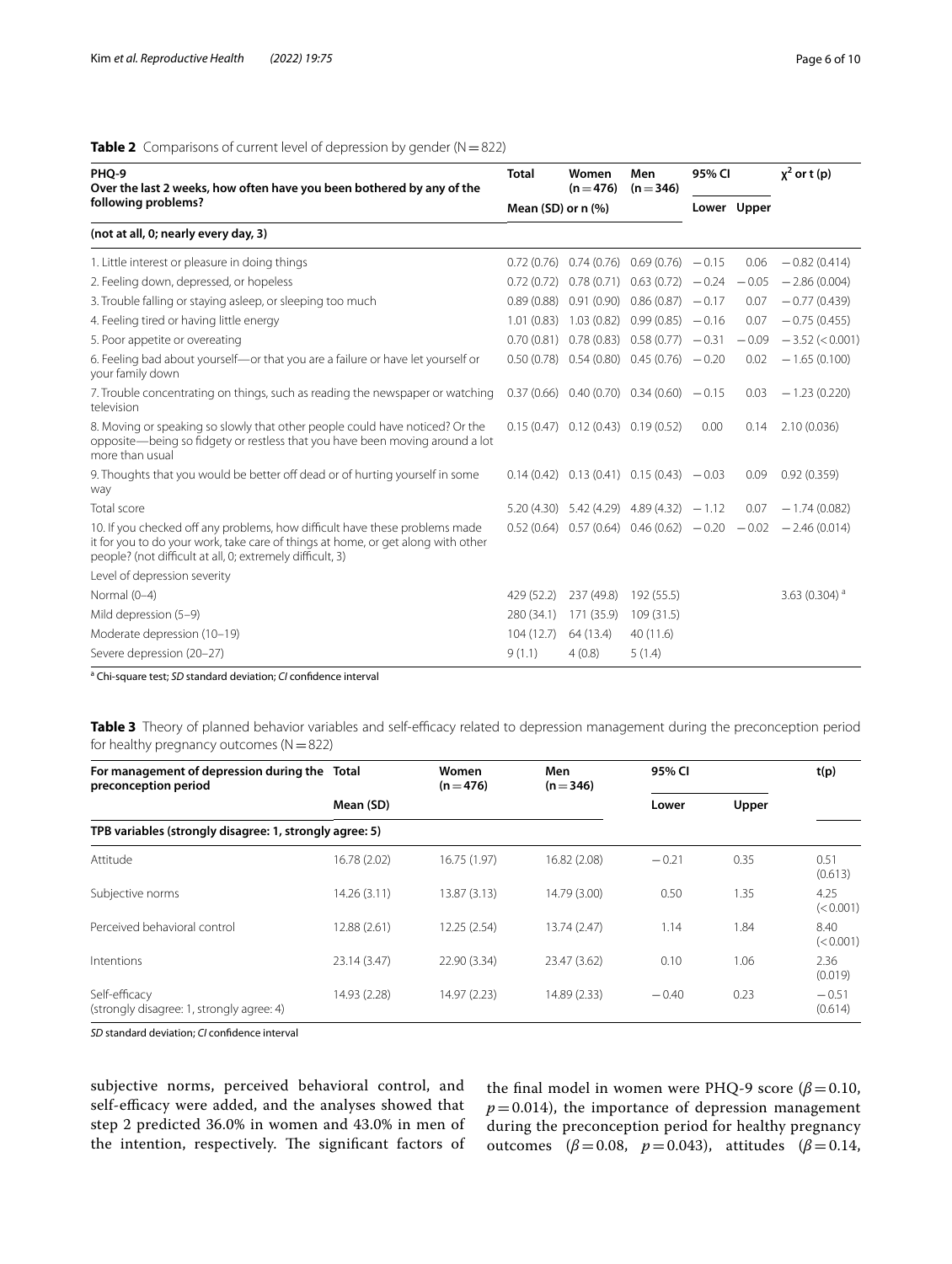| Independent variables Women ( $n = 476$ )                                                                               |                |                |                 |                   | Men $(n = 346)$ |                |                 |                  |  |
|-------------------------------------------------------------------------------------------------------------------------|----------------|----------------|-----------------|-------------------|-----------------|----------------|-----------------|------------------|--|
|                                                                                                                         | Model 1        |                | Model 2         |                   | Model 1         |                | Model 2         |                  |  |
|                                                                                                                         | В              | $\beta(p)$     | В               | $\beta(p)$        | В               | $\beta(p)$     | В               | $\beta(p)$       |  |
| (Constant)                                                                                                              | 17.11          |                | 2.65            |                   | 13.46           |                | 0.78            |                  |  |
| Age                                                                                                                     | $-0.00$        | $-0.00(0.967)$ | 0.05            | 0.03(0.482)       | 0.08            | 0.05(0.320)    | 0.07            | 0.05(0.277)      |  |
| Smoking <sup>+</sup>                                                                                                    | $-0.43$        | $-0.03(0.941)$ | $-0.07$         | $-0.01(0.877)$    | 0.04            | 0.00(0.910)    | $-0.12$         | $-0.01(0.774)$   |  |
| Drinking alcohol <sup>†</sup>                                                                                           | $-0.10$        | $-0.01(0.946)$ | $-0.27$         | $-0.04(0.352)$    | $-1.27$         | $-0.13(0.011)$ | $-0.68$         | $-0.07(0.109)$   |  |
| Having thought about<br>suicide <sup>+</sup>                                                                            | 0.01           | 0.00(0.885)    | 0.18            | 0.02(0.542)       | $-0.51$         | $-0.06(0.267)$ | $-0.05$         | $-0.01(0.904)$   |  |
| Sexual experience <sup>+</sup>                                                                                          | 0.30           | 0.05(0.858)    | 0.12            | 0.02(0.646)       | 0.46            | 0.06(0.258)    | 0.09            | 0.01(0.787)      |  |
| PHQ-9 score                                                                                                             | 0.00           | 0.00(0.884)    | 0.08            | 0.10(0.014)       | 0.01            | 0.01(0.842)    | 0.06            | 0.07(0.117)      |  |
| The importance of<br>depression manage-<br>ment during the<br>preconception period<br>for healthy pregnancy<br>outcomes | 1.64           | 0.26(0.985)    | 0.50            | 0.08(0.043)       | 2.53            | 0.40 (< 0.001) | 1.38            | 0.22 (< 0.001)   |  |
| Attitudes                                                                                                               |                |                | 0.24            | 0.14(001)         |                 |                | 0.19            | 0.11(.023)       |  |
| Subjective norms                                                                                                        |                |                | 0.28            | $0.26 \leq 0.001$ |                 |                | 0.30            | $0.25 \le 0.001$ |  |
| Perceived behavioral<br>control                                                                                         |                |                | 0.13            | 0.10(0.018)       |                 |                | 0.13            | 0.09(0.065)      |  |
| Self-efficacy                                                                                                           |                |                | 0.51            | 0.34(0.001)       |                 |                | 0.47            | $0.30 \le 0.001$ |  |
| $R^2$ ( $\triangle R^2$ )                                                                                               | 0.07           |                | 0.37(0.30)      |                   | 0.19            |                | 0.44(0.25)      |                  |  |
| Adj $R^2$                                                                                                               | 0.06           |                | 0.36            |                   | 0.18            |                | 0.43            |                  |  |
| F(p)                                                                                                                    | 5.23 (< 0.001) |                | 25.11 (< 0.001) |                   | 11.43 (< 0.001) |                | 24.28 (< 0.001) |                  |  |

<span id="page-6-0"></span>**Table 4** Factors influencing the intention to manage depression during the preconception period ( $N=822$ )

<sup>†</sup> Dummy variables (Ref. no); Adj R<sup>2</sup> adjusted r square

*p*=0.001), subjective norms ( $\beta$ =0.26, *p* < 0.001), perceived behavioral control ( $\beta$ =0.10,  $p$  =0.018), and selfefficacy ( $\beta$  = 0.34,  $p$  = 0.001). The corresponding factors in men were the importance of depression management during the preconception period for healthy pregnancy outcomes ( $\beta$ =0.22, *p* < 0.001), attitude ( $\beta$ =0.11, *p*=0.023), subjective norms ( $\beta$ =0.25, *p* < 0.001), and self-efficacy ( $\beta$  = 0.30, *p* < 0.001).

# **Discussion**

Early adulthood is a signifcant period for preventive depression management for a healthy pregnancy, but early identifcation of adults needing depression management is a major challenge. The definition of the period of preparation for pregnancy has been redefned in recent studies. A novel concept analysis study of preconception included the public health perspective of conception as not involving a conscious decision [\[2](#page-8-1)]. The World Health Organization (WHO) also considered preconception as involving the provision of preventive, promotive, or curative health and social interventions before conception occurs, and therefore emphasized the need for a wide range of interventions according to this defnition [[30\]](#page-9-18). However, most preconception studies have been

conducted in people with the intention to become pregnant [[31](#page-9-19)[–33](#page-9-20)], and these existing limited studies described hindrances towards a healthy pregnancy. This study makes the suggestion that preparing for a healthy pregnancy involves prevention.

Another important aspect of encouraging preparations for a mentally healthy pregnancy is the need to recognize that both men and women are target populations [\[2](#page-8-1), [30](#page-9-18)]. In the present study, the intention of preventive depression management for a healthy pregnancy was found to be higher in men than in women among unmarried college students. This result closely corresponds with those found in recent earlier studies that reported gender differences in intentions to prepare for a healthy pregnancy  $[34]$  $[34]$ . The reason for this is that men also showed higher subjective norms and perceived behavioral control than women in our study, and these variables infuence intention according to the TPB model  $[8]$ . Therefore, these factors should be considered more carefully for women. Although intention showed a statistically signifcant difference between men and women, both were above the middle. Some existing studies have provided evidence to support regular encouragement for men regarding the healthy management of pregnancy [[35,](#page-9-22) [36](#page-9-23)]. Based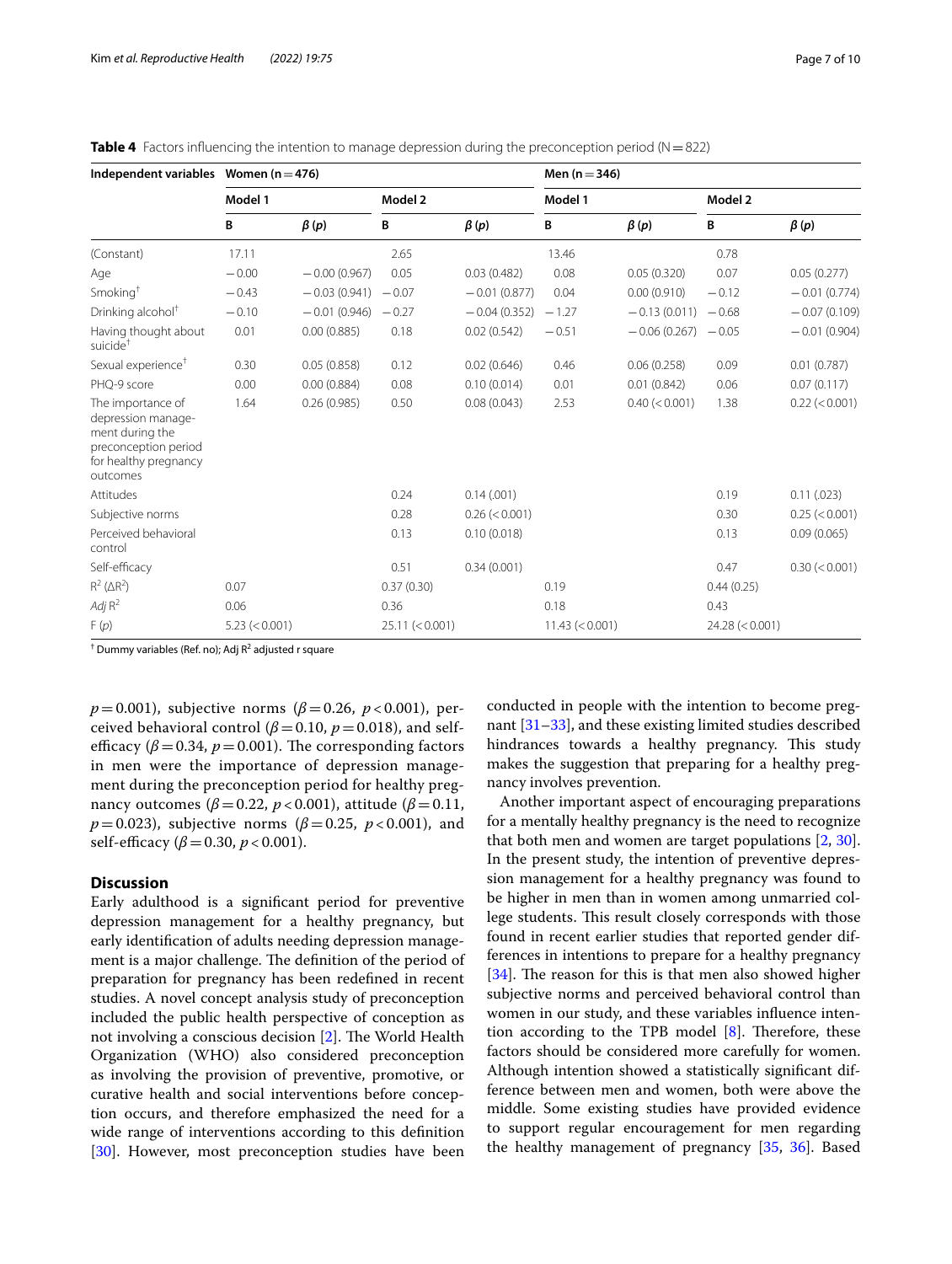on this evidence, public health professionals can expect that individuals of both genders can be encouraged to manage depression for a healthy pregnancy by providing appropriate interventions urging them to continue to maintain their intention. In this study, unmarried college students showed that they were capable of preparing for pregnancy in their current environment, because they did not have low intentions for preparing for a healthy pregnancy.

The hierarchical regression analysis conducted in this study showed that the explanatory power increased signifcantly when the TPB constructs were added to the general characteristics. This result aligns with the findings of other studies that TPB constructs can explain the intention to seek mental health treatment [[37](#page-9-24)[–39](#page-9-25)]. Of the predictor variables related to the expanded TPB model, self-efficacy was found to be the most effective. Self-efficacy reflects the concept that one is confident of being able to manage depression for a healthy pregnancy  $[40]$  $[40]$ . This study confirmed that the extended TPB model is a promising tool to successfully address improving that intention for both genders, especially by reinforcing self-efficacy.

This study found that the current level of depression in women affected their intention. This finding supports a previous study, according to which depression severity and perceived necessity for depression treatment were predictors of intention to seek mental healthcare [\[41](#page-9-27)]. A study applying the TPB model confrmed that psychological symptom severity directly increased the intention for help-seeking behavior  $[16]$ . Therefore, understanding the degree and diference between levels of depression in current college students is important for suggesting intervention strategies. In these participants of men, depression did not afect intentions diferently from women. These findings suggest that it is especially important to identify the level of depression in women and to recognize the need for management to prevent future depression during pregnancy.

Variables for certain general characteristics entered into the model such as age, sexual experience, history of smoking or drinking alcohol, and thoughts about suicide were not predictors of intention. This study was conducted at one university, it would be difficult to generalize these findings to all unmarried college students. These results should be interpreted cautiously; although the aforementioned variables were not shown as important in the model, it remains possible that these variables are relevant for explaining the intention of preventive depression management for a healthy pregnancy. Since the study was conducted among people who did not intend to become pregnant yet, there may be diferences in the relationship between existing research results regarding health behavior, preventive depression behavior, or intentions [[32,](#page-9-28) [33](#page-9-20)]. Several studies have suggested that these general characteristics, including smoking and/or alcohol experience, affect depression  $[32, 33]$  $[32, 33]$  $[32, 33]$ , and this study also found that depression affected intention. Therefore, more research remains to be done on the relationship between these health behavior factors and the intention of preventive depression management for a healthy pregnancy through a longitudinal study.

The present study presents feasible and applicable results. First, this study is one of the frst studies to confrm the recently developed concept of preconception as a period for early interventions. In this context, it is necessary to collect evidence regarding entry into a healthy pregnancy by confrming these fndings through studies on diverse health promotion topics and age groups, including adolescents. In addition, this study also investigated men's perceptions of preparing for a healthy pregnancy, unlike traditional female-oriented research. Our study results provide evidence with university health clinic nurses and/or community psychiatric nurses regarding the need for preventive interventions and directions to develop interventions to improve the intention of depression management among unmarried college students. In particular, based on the results of this study, it is necessary to intervene with all the constructs of the TPB model, with a particular focus on self-efficacy as an element of preventive interventions for both men and women. It is also important to check the current depression status of unmarried female college students and to address depression preferentially in high-risk groups.

This study has some limitations. First, the sample was recruited from only one college in Korea. In addition, an existing meta-analysis of the online survey responses found that the minimum value was 5.0% [[42](#page-9-29)]. Our results are similar to the previous study, but it was still low, at 4.1%. When comparing the results of a national-level survey in Korea for subjects aged 19–29 with the general characteristics of this study subjects, the smoking rate and the drinking rate showed diferences of 13.9% and 9.7%, respectively  $[43]$  $[43]$  $[43]$ . Thus, the responses cannot be generalized to all unmarried college students. A second limitation is that because we used the TPB model, we did not consider other individual predisposing factors infuencing the intention of preventive depression management. According to previous studies, knowledge, skills, past help-seeking experience, and confdence in the formation of new social relationships may afect this intention and behavior  $[3, 4]$  $[3, 4]$  $[3, 4]$  $[3, 4]$  $[3, 4]$ . Therefore, caution is needed in interpreting these results, as these variables, which were not evaluated in this study, may interact with the variables of TPB. Additionally, this study's subjects responded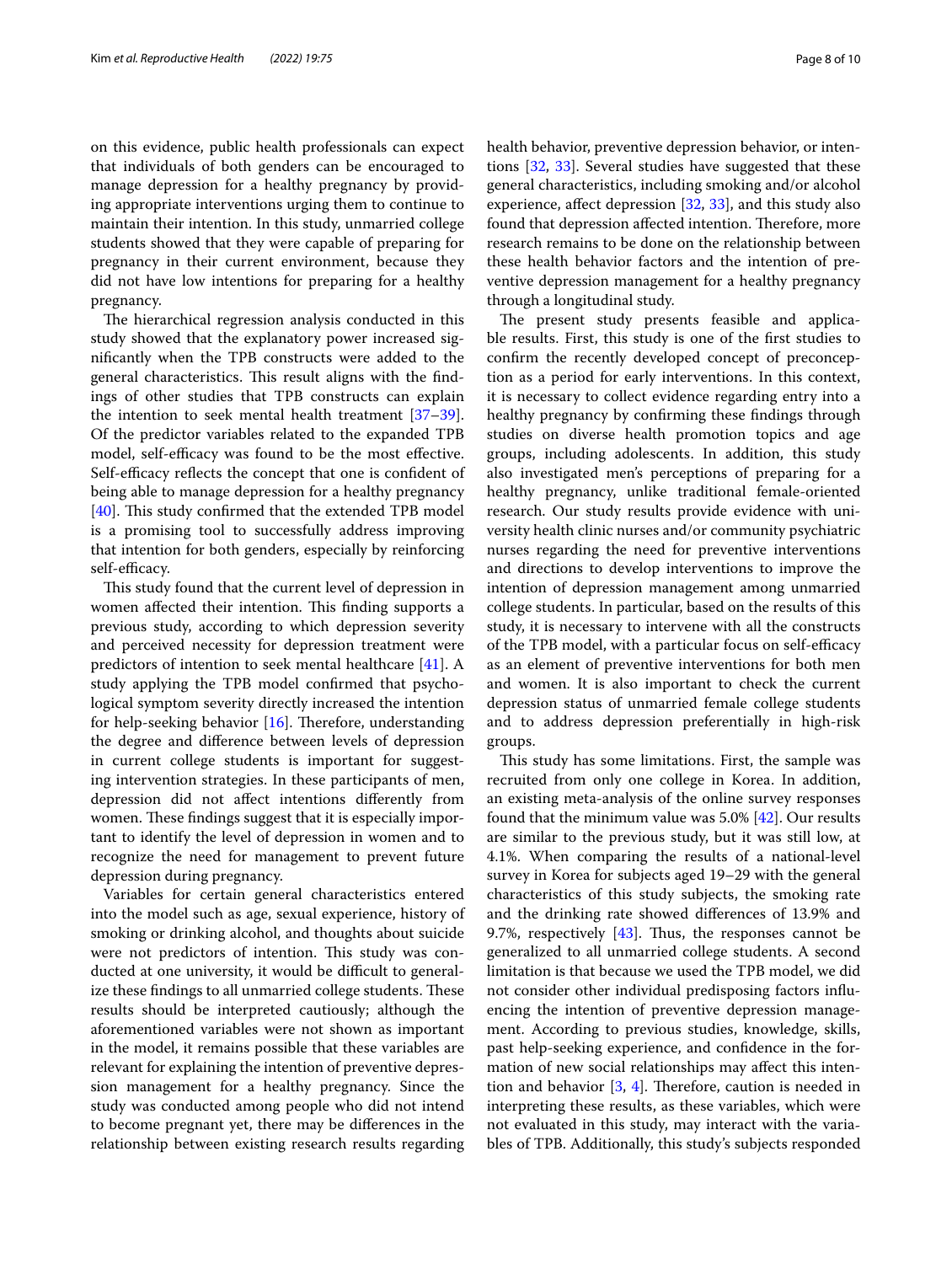with the assumption that they were planning a future or present pregnancy. A third limitation, however, was that the study design did not refect the perceived pregnancy planning potential diferently among individuals. It is also difficult to know how well the hypothesized pregnancy plan matches the actual pregnancy planning situation. In addition, this study used reproductive health indicators limited to sexual experience and contraceptive use. Considering more parameters related to reproductive health could be a much more desirable study. Last, the limitation is that this cross-sectional study only examined intention and did not assess actual behavior. Intentional-behavioral correlations are usually, but not always, robust [\[39\]](#page-9-25). Furthermore, since this is a cross-sectional study, the temporal order of the variables cannot be determined, and the direction of the causal relationship is unclear. Therefore, additional research should use a longitudinal design to confrm the extent to which intentions translate into actual depression management behavior for a healthy pregnancy and to verify the associations shown in this study.

# **Conclusions**

The present study demonstrated that the factors affecting the intention of preventive depression management for a healthy pregnancy include components of TPB in both women and men, of which self-efficacy had the greatest efect. Current depression and perceived behavioral control were statistically signifcant only for women. These findings could help health professionals, including nurses, recognize gender diferences and common characteristics for the intention of preventive depression management for a healthy pregnancy, and provide evidence to develop and implement interventions. These efforts will ultimately reduce high-risk pregnancies due to poor mental health.

## **Abbreviations**

CDC: Center for Disease Control and prevention; CI: Confdence interval; CVI: Content Validity Index; IBM: International Business Machines corporation; NY: New York; OECD: Organisation for Economic Co-operation and Development; PHQ: Patient Health Questionnaire; SD: Standard deviation; SPSS: Statistical Package for Social Sciences; STROBE: STrengthening the Reporting of OBservational studies in Epidemiology; TPB: Theory of planned behavior; US: United States; USA: United States of America; WHO: World Health Organization.

# **Acknowledgements**

Not applicable.

### **Authors' contributions**

HW supervised the research activities, contributed to the study conception and design and participated in data analysis and interpretation. SY carried out data collection, data analysis, interpretation, and contributed to the frst draft the manuscript. JE completed the analysis and co-wrote the following versions of the manuscript. All authors participated in drafting and critical revision of the article.

## **Funding**

This study was supported by the National Research Foundation of Korea (NRF) grant funded by the Korea government (Grant No. 2018R1A2B2001231). And this research was supported by the BK21 four project (center for Human-Caring Nurses leaders for the Future) funded by the Ministry of Education (MOE, Korea) and NRF.

#### **Availability of data and materials**

The datasets generated during and/or analyzed during the current study are not publicly available due to protection and confdentiality, but may be available from the corresponding author on reasonable request.

#### **Declarations**

## **Ethics approval and consent to participate**

This study was reviewed and approved by the Institutional Review Board at the Seoul National University (IRB No. 1906/002-012).

## **Consent for publication**

Not applicable.

#### **Competing interests**

The authors declare that they have no competing interests.

#### **Author details**

<sup>1</sup> Research Institute of Nursing Science, Center for Human-Caring Nurse Leaders for the Future by Brain Korea 21 (BK 21) Four Project, College of Nursing, Seoul National University, Seoul, Republic of Korea. <sup>2</sup> Red Cross College of Nursing, Chung-Ang University, Seoul, Republic of Korea. <sup>3</sup>College of Nursing, Institute of Health Sciences, Gyeongsang National University, 816-15 Jinju-daero, Jinju 52727, Republic of Korea.

# Received: 21 October 2021 Accepted: 6 March 2022 Published online: 24 March 2022

#### **References**

- <span id="page-8-0"></span>1. Centers for Disease Control and Prevention (CDC). Planning for pregnancy. CDC. n.d.<https://www.cdc.gov/preconception/planning.html> 2020. Accessed 2 Sept 2021.
- <span id="page-8-1"></span>2. Hill B, Hall J, Skouteris H, Currie S. Defning preconception: exploring the concept of a preconception population. BMC Pregnan Childbirth. 2020;20:280. [https://doi.org/10.1186/s12884-020-02973-1.](https://doi.org/10.1186/s12884-020-02973-1)
- <span id="page-8-2"></span>3. D'Amico N, Mechling B, Kemppainen J, Ahern NR, Lee J. American college students' views of depression and utilization of on-campus counseling services. J Am Psychiatr Nurses Assoc. 2016;22(4):302–11. [https://doi.org/](https://doi.org/10.1177/1078390316648777) [10.1177/1078390316648777](https://doi.org/10.1177/1078390316648777).
- <span id="page-8-3"></span>4. Grigoriadis S, VonderPorten EH, Mamisashvili L, et al. The impact of maternal depression during pregnancy on perinatal outcomes: a systematic review and meta-analysis. J Clin Psychiatry. 2013;74(4):e321–41. [https://](https://doi.org/10.4088/JCP.12r07968) [doi.org/10.4088/JCP.12r07968](https://doi.org/10.4088/JCP.12r07968).
- 5. Aoyagi SS, Takei N, Nishimura T, Nomura Y, Tsuchiya KJ. Association of late-onset postpartum depression of mothers with expressive language development during infancy and early childhood: the HBC study. PeerJ. 2019;7: e6566. <https://doi.org/10.7717/peerj.6566>.
- <span id="page-8-4"></span>6. Junge C, Garthus-Niegel S, Slinning K, Polte C, Simonsen TB, Eberhard-Gran M. The impact of perinatal depression on children's socialemotional development: a longitudinal study. Matern Child Health J. 2017;21(3):607–15. [https://doi.org/10.1007/s10995-016-2146-2.](https://doi.org/10.1007/s10995-016-2146-2)
- <span id="page-8-5"></span>7. Organisation for Economic Co-operation and Development (OECD). Family Database. N.d. <http://www.oecd.org/els/family/database.htm>2021. Accessed 2 Sept 2021.
- <span id="page-8-6"></span>8. Ajzen I. The theory of planned behavior. Organ Behav Hum Decis Process. 1991;50(2):179–211. [https://doi.org/10.1016/0749-5978\(91\)90020-T.](https://doi.org/10.1016/0749-5978(91)90020-T)
- <span id="page-8-7"></span>9. Asare M. Using the theory of planned behavior to determine the condom use behavior among college students. Am J Health Stud. 2015;30(1):43.
- <span id="page-8-8"></span>10. Trost SG, Saunders R, Ward DS. Determinants of physical activity in middle school children. Am J Health Behav. 2002;26(2):95–102. [https://doi.org/](https://doi.org/10.5993/AJHB.26.2.2) [10.5993/AJHB.26.2.2.](https://doi.org/10.5993/AJHB.26.2.2)